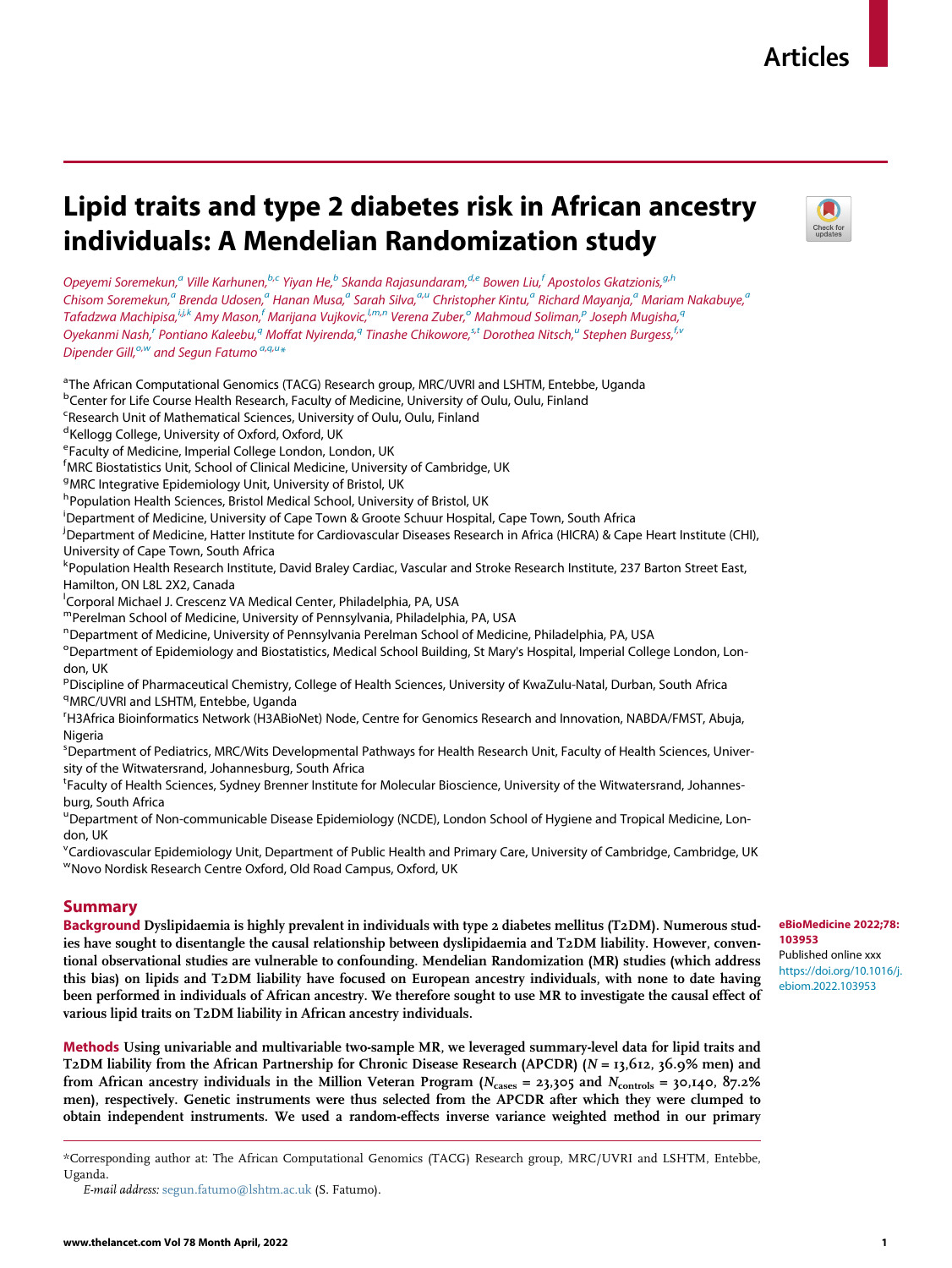analysis, complementing this with additional sensitivity analyses robust to the presence of pleiotropy.

Findings Increased genetically proxied low-density lipoprotein cholesterol (LDL-C) and total cholesterol (TC) levels were associated with increased T2DM liability in African ancestry individuals (odds ratio (OR) [95% confidence interval, P-value] per standard deviation (SD) increase in LDL-C = 1.052 [1.000 to 1.106,  $P = 0.046$ ] and per SD increase in  $TC = I.089$  [1.014 to 1.170,  $P = 0.019$ ]). Conversely, increased genetically proxied high-density lipoprotein cholesterol (HDL-C) was associated with reduced T2DM liability (OR per SD increase in HDL-C = 0.915 [0.843 to 0.993, P = 0.033]). The OR on T2DM per SD increase in genetically proxied triglyceride (TG) levels was 0.884 [0.773 to 1.011,  $P = 0.072$ . With respect to lipid-lowering drug targets, we found that genetically proxied 3-hydroxy-3-methylglutaryl-CoA reductase (HMGCR) inhibition was associated with increased T2DM liability (OR per SD decrease in genetically proxied LDL-C =  $1.68$  [ $1.03-2.72$ ,  $P = 0.04$ ]) but we did not find evidence of a relationship between genetically proxied proprotein convertase subtilisin/kexin type 9 (PCSK9) inhibition and T2DM liability.

Interpretation Consistent with MR findings in Europeans, HDL-C exerts a protective effect on T2DM liability and HMGCR inhibition increases T2DM liability in African ancestry individuals. However, in contrast to European ancestry individuals, LDL-C may increase T2DM liability in African ancestry individuals. This raises the possibility of ethnic differences in the metabolic effects of dyslipidaemia in T2DM.

Funding See the Acknowledgements section for more information.

Copyright  $\odot$  2022 The Author(s). Published by Elsevier B.V. This is an open access article under the CC BY-NC-ND license (<http://creativecommons.org/licenses/by-nc-nd/4.0/>)

Keywords: Type 2 diabetes mellitus; Lipid traits; Mendelian Randomization; PCSK9; HMGCR

## Research in context

#### Evidence before this study

Type 2 Diabetes Mellitus (T2DM) is a metabolic disorder characterized by insulin resistance, hyperglycaemia, and pancreatic  $\beta$ -cell dysfunction. Dyslipidaemia is frequent in people with T2DM and has been linked to the pathogenesis of T2DM. Several research have investigated the link between dyslipidemia and T2DM risk, utilizing either traditional observational or more contemporary Mendelian Randomization approaches. However, there are some significant flaws in the existing corpus of research. Confounding and reverse causality are inherent risks in traditional observational research. Adiposity and a variety of other metabolic variables, for example, are likely to muddle the link between dyslipidemia and T2DM risk.

#### Added value of this study

In this MR study we used univariable and multivariable two-sample MR, by leveraging on summary-level data for lipid traits and T2DM liability of African ancestry individuals. We highlight the negative causal effect of increased genetically proxied LDL-C, TC and HMGCR inhibition on T2DM liability and, a protective causal effect of HDL-C on T2DM liability in individuals of African ancestry. Our finding that increased genetically proxied HMGCR inhibition is associated with increased T2DM liability in African ancestry individuals is also consistent with MR findings in European ancestry

individuals and large-scale randomized data from clinical trials of statin efficacy.

#### Implications of all the available evidence

Our study was the first to shed light on the causal relationship between lipid traits and T2DM liability in African ancestry individuals including importance of statin therapy for primary and secondary cardiovascular disease prevention in African, adding to existing knowledge in etiology of T2DM.

## Introduction

Type 2 Diabetes Mellitus (T2DM) is a metabolic disorder characterized by insulin resistance, hyperglycaemia, and pancreatic  $\beta$ -cell dysfunction.<sup>[1](#page-7-0)</sup> Dyslipidaemia, which consists of increased LDL-C, increased TG, and reduced HDL-C levels, is common in individuals with T[2](#page-7-1)DM and is implicated in the pathogenesis of T2DM.<sup>2</sup> For example, experimental evidence suggests that dyslipidaemia may impair normal pancreatic  $\beta$ -cell function, in part by affecting protein folding and trafficking in  $\beta$ -cell endoplasmic reticulum.<sup>[1](#page-7-0)[,2](#page-7-1)</sup> In Africa alone, there are more than 19 million people with T2DM and numbers in sub-Saharan Africa are projected to increase by  $47.5\%$  by 2030.<sup>2</sup> As the economies of African countries become increasingly urbanized, the clinical burdens of dyslipidaemia and T2DM will grow throughout the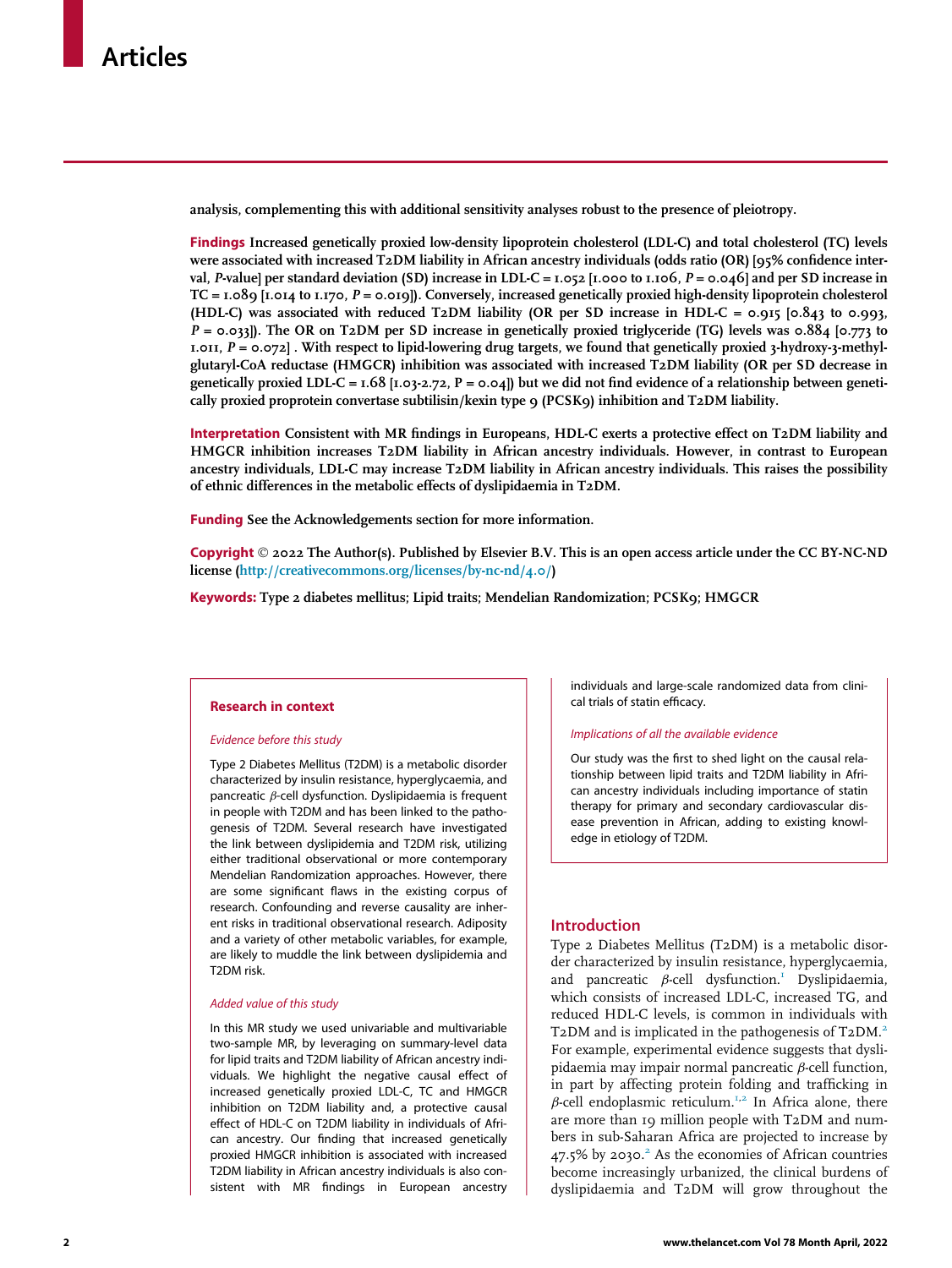<span id="page-2-0"></span>continent. Accordingly, there is a clinical imperative to understand the relationship between dyslipidaemia and T2DM in African ancestry individuals.

Numerous studies using either conventional observational $2^{-6}$  $2^{-6}$  $2^{-6}$  $2^{-6}$  or more recent Mendelian Randomization methods $7-14$  $7-14$  $7-14$  have investigated the relationship between dyslipidaemia and T2DM liability. However, the existing body of evidence has some important limitations. Conventional observational studies are inherently vulnerable to confounding. For instance, the relationship between dyslipidaemia and T2DM liability is likely confounded by adiposity and a range of related metabolic factors.[2,](#page-7-1)[15](#page-8-1) Altered lipid concentrations may also be a consequence, rather than a cause, of insulin resis-tance.<sup>[15](#page-8-1)</sup> By virtue of the random inheritance of genetic variants, their presence in the germline and their nonmodifiable nature, MR studies are comparatively less vulnerable to confounding<sup>[16](#page-8-2)-[18](#page-8-2)</sup> and thus, under specific assumptions, $18$  are capable of isolating and estimating the causal effect of dyslipidaemia on T2DM liability. However, MR studies addressing this question have primarily focused on European ancestry individuals and none to date have been performed in individuals of African ancestry. This is important because the frequency and distribution of genetic variants may differ across populations and so the extent to which findings in European ancestry individuals are applicable to African ancestry individuals is uncertain.

In this study, we used two-sample MR to investigate the effect of genetically proxied levels of circulating lipid traits (LDL-C, HDL-C, TC and TG) and genetically proxied levels of two lipid-lowering drug targets (HMGCR and PCSK9) on T2DM liability in African ancestry individuals.

## **Methods**

#### Data sources

We obtained genetic association estimates from summary statistics of large-scale genome-wide association studies (GWAS). For the exposures, the genetic associations are based on up to 13,612 individuals (36.9% men) from the African Partnership for Chronic Disease Research (APCDR).<sup>[19](#page-8-4)</sup> Genetic association estimates for T2DM liability were obtained from 23,305 cases and 30,140 controls of African American ancestry individuals in the Million Veteran Program (MVP) (87.2% men)<sup>[16](#page-8-2)</sup> [\(Table 1\)](#page-2-0). Participant consent and ethical approval were obtained in the original studies.

### Genetic instruments

The genetic instruments for each exposure were selected as single-nucleotide polymorphisms (SNPs) that are associated with the corresponding exposure at  $p$ <10<sup>-6</sup> in the APCDR dataset and that were also

Case  $T2D$  based on  $\geq 2$  diagnosis codes for T2D excluding T1D and other diabetesinducing conditions. Control No T2D, T1D, or diabetes-related conditions Table 1: Demographic characteristics of the exposure and outcome study cohorts. \*MVP: Million Veteran Program; APCDR: African Partnership for Chronic Disease Research; BMI: body mass index; LDL-C: low-density lipoprotein cholesterol; HDL-C: high-density lipoprotein cholesterol; T2D:Type 2 Diabetes, T1D:Type 1 Diabetes, NA: Non-Applicable

Characteristic MVP APCDR

Age at enrolment, mean 61.7 44.82 Male gender, n (%) 87.2 36.9 BMI (kg/m2), mean 30.8 26.3 LDL-C (mmol/L) NA 2.54 HDL-C (mmol/L) NA 1.63 Triglycerides (mmol/L) NA 2.85 Dyslipidemia, n 28,689 NA

30,140 controls)

13,612

MVP cohort size, n 53,445 (23,305 cases:

T2DM Diagnosis (MVP)

available in the outcome summary statistics (Supplementary1: ST1-ST4). Such p-value threshold was used to enable a sufficient number of genetic variants for MR sensitivity analyses. For the drug targets, we examined LDL-C associated variants within  $\pm$ 250kb of HMGCR and PCSK9. To identify instruments for HMGCR inhibition, we used a more lenient threshold of  $p < 10^{-4}$ (Supplementary1: ST5, ST6).

We harmonized the effect alleles in the exposure and outcome datasets, and excluded palindromic variants with MAF>0.4. The remaining variants were clumped at linkage disequilibrium (LD)  $r^2$ <0.001 (based on the 1000 Genomes African reference panel) within a 10 Mb window. For the drug targets, the clumping was done at  $r^2$ <0.1.<sup>[20](#page-8-5)</sup> F-statistics was calculated for the individual variants used as instruments to quantify instrument strength using method described Burgess et al. $^{21}$  $^{21}$  $^{21}$  The statistical power was evaluated by calculating the approximate minimum detectable odds ratio (OR) for each lipid trait at a power of 0.8, given the sample size of the exposure, total variance explained by the instru-ments and type 1 error rate of 0.05.<sup>[22](#page-8-7)</sup> To examine potential ancestral differences in the variants used as instruments, we compare the effect sizes used here to the effect sizes of these variants in European ancestry  $GWAS.<sup>23</sup>$  $GWAS.<sup>23</sup>$  $GWAS.<sup>23</sup>$ 

#### Statistical analysis

In this two-sample MR analysis, the random-effects inverse-variance weighted (IVW) method implemented in the Mendelian Randomization R package<sup>[24](#page-8-9)</sup> was used as the main analysis. This method gives a consistent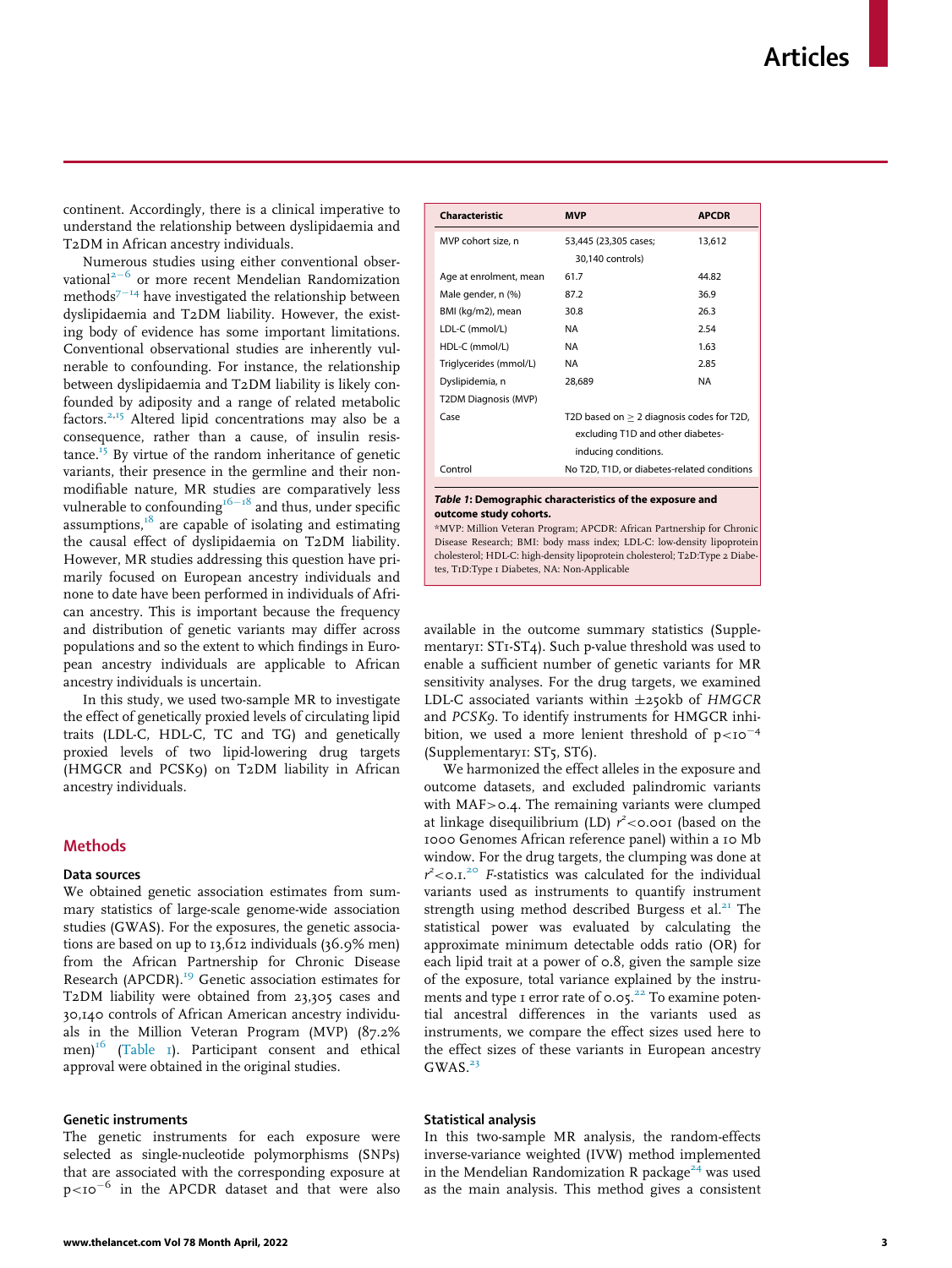<span id="page-3-0"></span>causal estimate if the genetic variants employed as instruments meet the instrumental variable assump-tions.<sup>[17](#page-8-10)</sup> Horizontal pleiotropy, where the variants affect the outcome independently of the exposure, is a common violation of the assumptions required by the IVW method. Therefore, we used MR-Egger, weighted median and weighted mode methods as sensitivity analyses, as these methods are more robust to potential pleiotropic effects of the variants employed as instru-mental variables.<sup>[18](#page-8-3)</sup>

As the lipid traits are both genetically and phenotypically correlated with each other, we accounted for this by conducting multivariable MR (MVMR)<sup>[25](#page-8-11)</sup> to examine the mutually adjusted direct effects of the lipid traits. TC was omitted from the MVMR due to its collinearity with the sum of HDL-C and LDL-C. The considered instruments in MVMR were SNPs that associated with any of HDL-C, LDL-C, or TG at  $p$ <10<sup>-6</sup> in the APCDR dataset (Supplementary1: ST7), with similar exclusions as in univariable MR described above, and clumping conducted based on the lowest SNP-wise p-value with the considered lipid traits. We calculated the conditional F-statistics for each exposure as described in Sanderson et al.<sup>[26](#page-8-12)</sup> with the covariance between the effect of genetic variants on each exposure fixed at 0.

For drug targets with MR evidence at  $P <$  0.05, we performed colocalization analysis as a sensitivity analy-sis. Coloc method<sup>[27](#page-8-13)</sup> applied here is a Bayesian method which, assuming a maximum of one causal variant per locus, calculates posterior probabilities (PP) for the competing models of (i) no causal variants, (ii) causal variant on the exposure, (iii) causal variant on the outcome, (iv) distinct causal variants, and (v) shared causal variant. A high PP for model (v) (PP<sub>shared</sub>) gives support to the obtained MR results, while a high PP for model (iv)  $(PP<sub>distinct</sub>)$  would suggest that the MR results are due to confounding by LD, that is, the observed MR result is not causal, but due to LD between two distinct variants. We set the prior probabilities of any variant in the region associated with exposure, outcome, or both traits, at 10<sup>-4</sup>. The liberal prior was used as colocalization was done as a sensitivity analysis, after evidence for association in MR.

To evaluate the possibility of reverse causality, we conducted MR analysis treating T2DM liability as the exposure, and each lipid trait as an outcome in turn. The genetic instruments for T2DM liability were selected as variants associated with risk of T2DM at p<5e-8 in the MVP GWAS summary statistics, with harmonisation and clumping done as in the main analysis.

#### Role of funding source

Funding sources had no role in the conduct or reporting of the research.

|                                                    | <b>N</b> <sub>SNPS</sub> | <b>Median F (range)</b> | Approximate<br>minimum<br>detectable<br><b>Odds Ratio</b> |
|----------------------------------------------------|--------------------------|-------------------------|-----------------------------------------------------------|
| <b>Primary exposures</b>                           |                          |                         |                                                           |
| HDL-C                                              | 18                       | $32(23 - 270)$          | $>1.10$ or $< 0.91$                                       |
| LDL-C                                              | 23                       | $33(24 - 1050)$         | $>1.06$ or $< 0.94$                                       |
| Total C                                            | 18                       | $33(14 - 461)$          | $>1.09$ or $< 0.92$                                       |
| TG                                                 | 11                       | $28(22 - 114)$          | $>1.14$ or $< 0.87$                                       |
| <b>Secondary exposures</b>                         |                          |                         |                                                           |
| <b>HMGCR</b> inhibition                            | 1                        | 18                      | $>1.90$ or $< 0.53$                                       |
| PCSK9 inhibition                                   | 8                        | $47(26 - 86)$           | $>1.14$ or $< 0.87$                                       |
| Table 2: Instrumental variables for the exposures. |                          |                         |                                                           |

## Results

[Table 2](#page-3-0) shows the summary of the instruments for each exposure. The F-statistics for individual variants ranged between 14 and 1050, indicating a low risk of substantial weak instrument bias. The comparison of the effect sizes between African and European ancestries are given in Supplementary 2.

In the main analysis, we found evidence of associations between genetically predicted LDL-C and T2DM( [OR] per 1-standard deviation increase in the genetically proxied exposure 1.05, 95% CI 1.000 to 1.106, P = 0.046). Genetically predicted TC was also associated with increased risk of T2DM (OR =  $1.089$ ) ( $1.014$  to 1.170, P = 0.019). Genetically predicted HDL-C  $(OR = 0.915 (0.843 to 0.993, P = 0.033))$  and TG (OR =  $0.884$  (0.773 to 1.011,  $P = 0.072$ )) associated with lower T2DM risk ([Figure 1\)](#page-4-0). The results were robust in the sensitivity analyses employing different MR methods more robust to horizontal pleiotropy ([Figure 1](#page-4-0), Supplementary3:ST1).

MVMR analyses showed similar estimates for HDL-C and LDL-C as in the univariable MR, while the association between genetically predicted TG and T2DM risk was notably attenuated towards the null [\(Figure 2](#page-4-1), Supplementary3:ST2).

In the drug target analyses, we found evidence for genetically predicted HMGCR inhibition being associated with increased T2DM risk (OR per 1-SD decrease in genetically proxied reduction in LDL-C via HMGCR inhibition 1.68, 95% CI =1.03-2.72, P=0.04; Supplementary3:ST3). Colocalization analysis showed some support for shared causal variant ( $PP<sub>shared</sub>=0.18$ ;  $PP<sub>shared</sub>/(PP<sub>shared</sub>+PP<sub>distinct</sub>) = 0.81$ , and deemed confounding by LD unlikely ( $PP<sub>distinct</sub>=0.04$ ). There was no evidence for association between genetically predicted PCSK9 inhibition and T2DM risk (OR [95% CI] 0.94  $[0.82 - I.08]$ , P=0.41).

The reverse MR analyses did not show evidence of genetic liability to T2DM being associated with lipid levels (Supplementary4).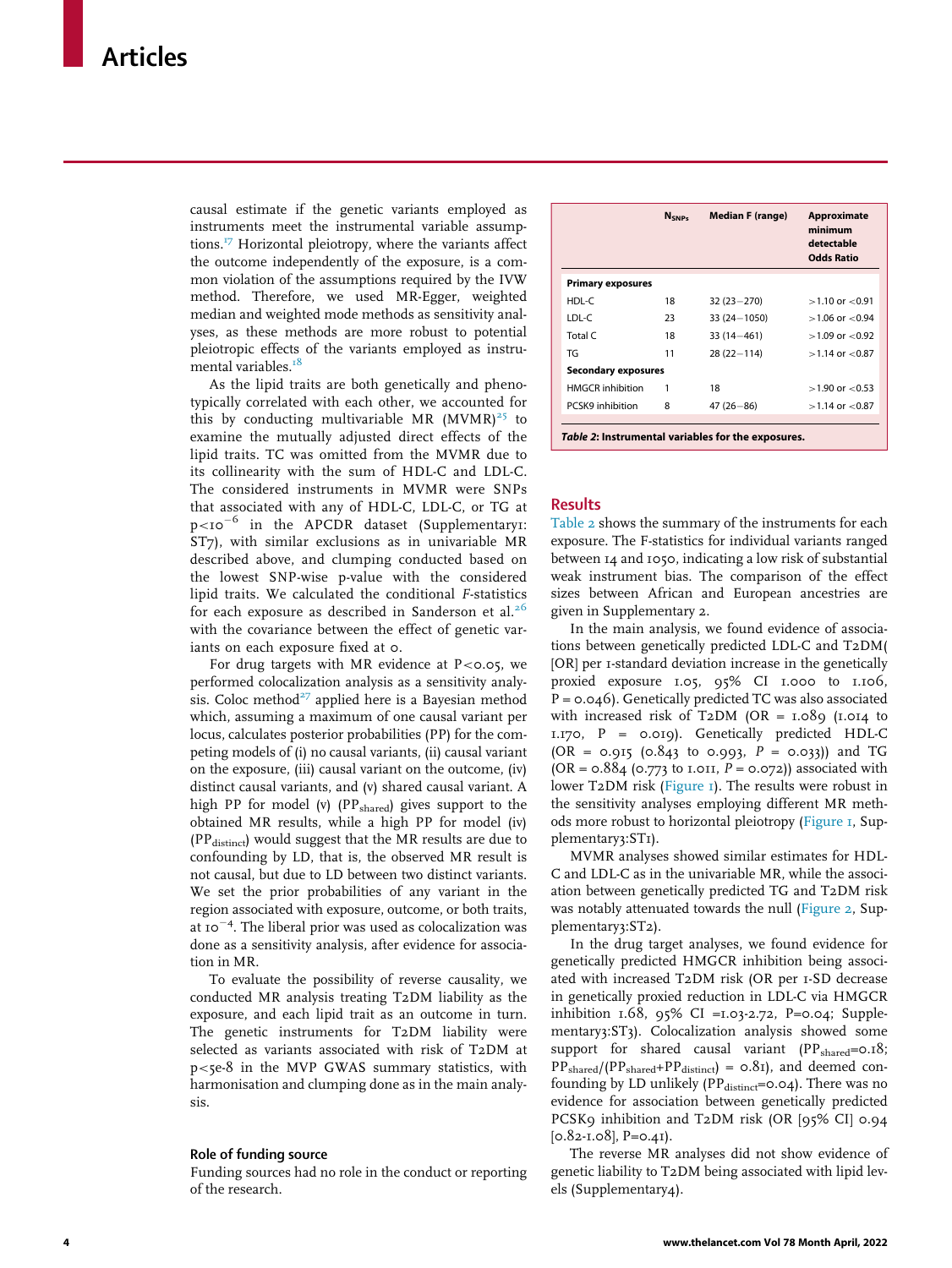Articles

<span id="page-4-0"></span>

<span id="page-4-1"></span>Figure 1. Forest plot of the odds ratios and their 95% confidence intervals between lipid traits and genetically predicted T2DM risk using different MR methods. IVW-RE = inverse-variance weighted random-effects. HDL-C: high-density lipoprotein cholesterol; LDL-C: low-density lipoprotein cholesterol; Total C: total cholesterol.



Figure 2. Forest plot showing the odds ratios and their 95% confidence intervals of univariable and multivariable MR of lipid traits vs T2DM. \*Total C omitted from multivariable MR due to collinearity with the sum of HDL-C and LDL-C. HDL-C: high-density lipoprotein cholesterol; LDL-C: low-density lipoprotein cholesterol; Total C: total cholesterol.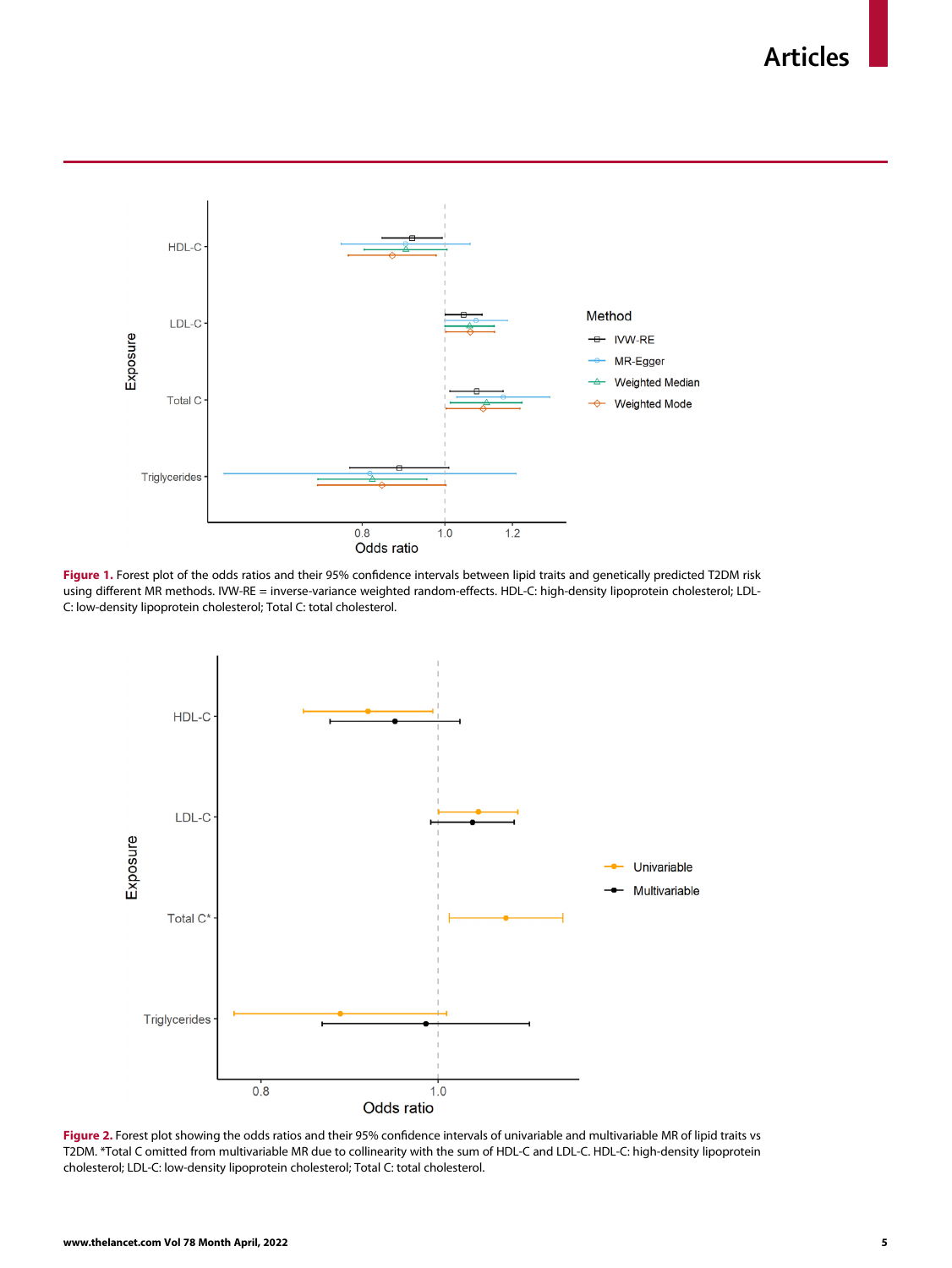### **Discussion**

## Principal findings in context

This study provides genetic evidence in support of a deleterious causal effect of increased genetically proxied LDL-C, TC and HMGCR inhibition on T2DM liability and, conversely, a protective causal effect of HDL-C on T2DM liability in individuals of African ancestry. Although the effect of both LDL-C and HDL-C on T2DM liability were somewhat attenuated after mutual adjustment in our MVMR model, MR estimates were similar in both univariable and multivariable MR. In contrast, the effect of genetically proxied TG on T2DM was inconsistent across univariable and multivariable MR. We did not find evidence to support a causal effect of genetically proxied PCSK9 levels on T2DM liability.

Our univariable MR result of increased genetically proxied HDL-C levels being associated with a decreased risk of T2DM in African ancestry individuals is consistent with previous MR studies in European ancestry individuals.[7](#page-8-0),[9](#page-8-14),[12,](#page-8-15)[14](#page-8-16) Although the effect was slightly attenuated in MVMR such that the 95% CI included the null, the magnitude of the MR estimates was similar in direction and magnitude across both univariable and multivariable MR (see [Figure 2](#page-4-1)). This attenuation therefore likely reflects insufficient statistical power as opposed to measured horizontal pleiotropy being accounted for and identified during MVMR, though repeating the MVMR analysis once more summary-level data are available for African ancestry individuals will be necessary to confirm this. Indeed, the same phenomenon of directionally consistent albeit attenuated MR estimates for HDL-C has been observed in MVMR anal-yses in European ancestry individuals.<sup>[9](#page-8-14)</sup> In addition to MR, genetic support for a causal effect of HDL-C on T2DM liability comes from experimental studies of monogenic disease. The mutations in the ABCA1 gene that characterize Tangier disease cause both low levels of plasma HDL-C and abnormal insulin secretion in humans.<sup>[28,](#page-8-17)[29](#page-8-0)</sup> Thus, our study adds weight to the increasing genetic evidence to support the importance of HDL-C as a therapeutic target in treating the diabetogenic side effects of statins and, potentially, in the treat-ment of T2DM itself.<sup>[9,](#page-8-14)[13](#page-8-18)</sup>

In contrast, the effect of TG on T2DM liability was significantly attenuated in our MVMR model after adjusting for LDL-C and HDL-C, suggesting that TG does not exert a direct causal effect on T2DM liability independently of LDL-C and HDL-C. Consistent with our study, the same attenuation has been observed in MVMR studies in European ancestry individuals $^{II}$  and numerous previous MR studies did not detect a causal effect of genetically proxied TG on T2DM liability.<sup>[7,](#page-8-0)[9,](#page-8-14)[14](#page-8-16)</sup> It should, however, be noted that targeting TG may yet be of therapeutic value in Type 2 Diabetics with dyslipidaemia in light of data suggesting that hypertriglyceridaemia may

contribute to residual cardiovascular risk in statin-optimized patients with T2DM.<sup>[30](#page-8-20)</sup>

Comparatively, similar associations have not been reported in other non-European populations. In the study by Sobrin et al., $^8$  $^8$  there was no evidence of genetically predicted plasma lipid levels being associated with risk of diabetic retinopathy in Chinese ancestry populations. In a bidirectional MR study exploring the causal relationships between lipid and glycemic levels in Indian population by Agarwal et al., $3<sup>T</sup>$  the authors report evidence of only genetically predicted TG levels being associated with glycemic traits.

Our finding that increased genetically proxied HMGCR inhibition is associated with increased T2DM liability in African ancestry individuals is also consistent with MR findings in European ancestry individuals<sup>[9](#page-8-14)</sup> and large-scale randomized data from clinical trials of statin efficacy. $32$  Clinically, this implies that it is equally important to counsel African ancestry individuals on the small increase in the risk of T2DM upon commencing statin therapy for primary and secondary cardiovascular disease prevention. Interestingly, mediation analysis has shown that obesity is a mediator of the dia-betogenic effect of LDL lowering.<sup>[33](#page-8-22)</sup> We could not include obesity in our MVMR model due to insufficient GWAS data on obesity in individuals of African ancestry, but it will be interesting to explore in future studies whether this finding extends to African ancestry individuals, in whom differences in the cardiometabolic effects of adiposity are well-documented.

Strikingly, in contrast to findings in European ancestry individuals, we found that increased genetically proxied LDL-C levels were associated with an increased risk of T2DM in African ancestry individuals $9,13,32$  $9,13,32$  $9,13,32$  $9,13,32$  $9,13,32$  an association that was attenuated, albeit similar in magnitude, after adjusting for HDL-C and TG in our MVMR model. In other words, our study suggests that in African ancestry individuals, elevated LDL-C levels increase T2DM liability and yet lowering LDL-C levels via the HMGCR pathway also increase T2DM liability. Taken together, this raises the possibility of diabetogenic, LDL-C-increasing pathways, acting independently of HMGCR, that exist in African ancestry individuals but not in European ancestry individuals. In this regard, it is clinically and biologically plausible that the effect of LDL-C on T2DM liability differs across ancestries. Longitudinal data from the Isfahan cohort study support a positive association between LDL-C and T2DM liability in a non-European population.<sup>[27](#page-8-13)</sup> African ancestry individuals have been shown to exhibit insulin resistance in the absence of the typical profile of dyslipidaemia and central adiposity observed in European ancestry individuals and indeed, lipid metrics adept at detecting T2DM liability in European ancestry individuals often fail to do so African ancestry individuals. $34-36$  $34-36$  $34-36$  Moreover, despite having a more favourable atherogenic profile, consisting of lower small LDL-C, higher HDL-C and lower TG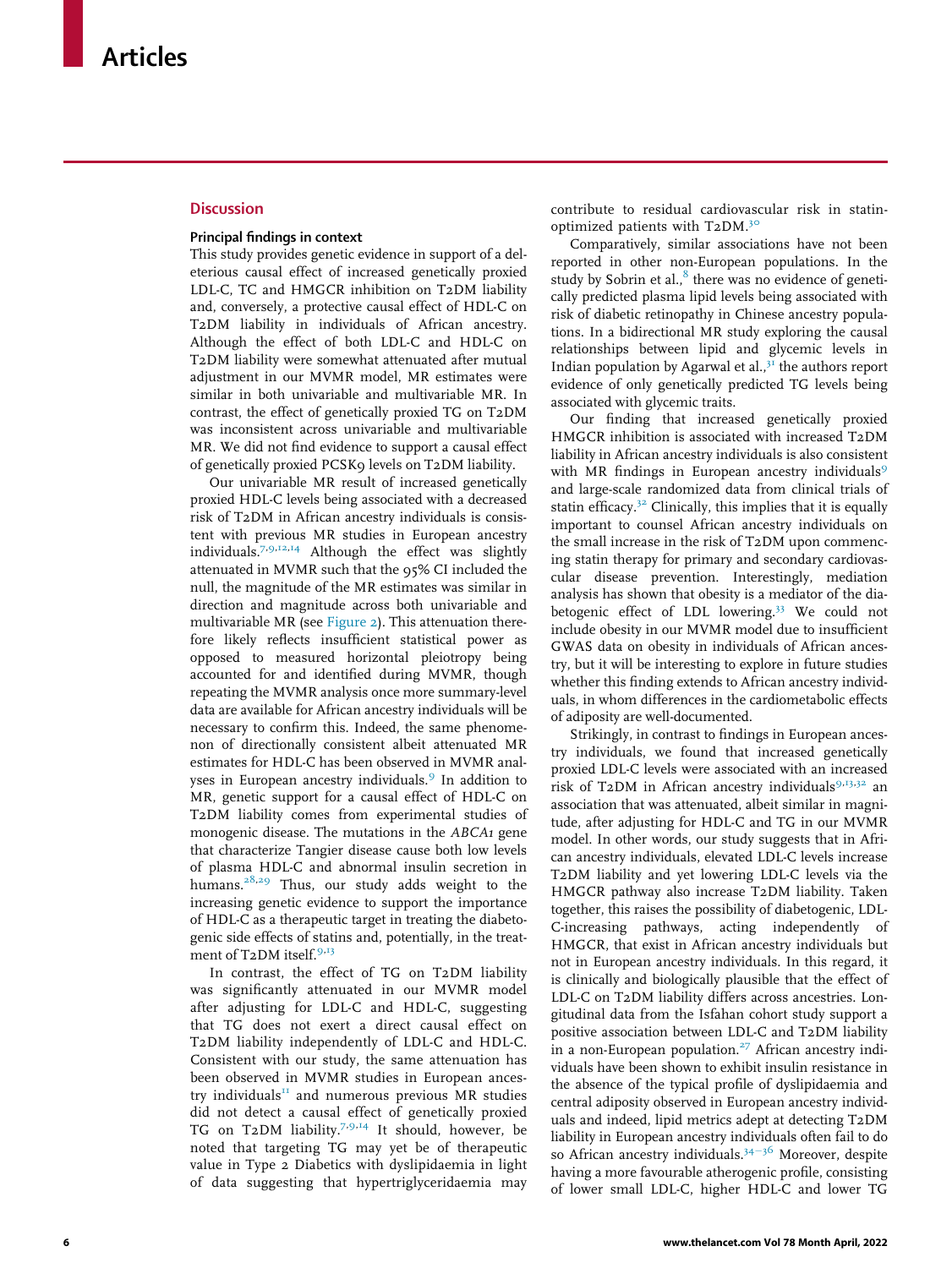levels, African Americans have a lower angiographic burden of coronary artery disease<sup>37</sup> and a 2-4-fold greater risk of cardiovascular disease outcomes in com-parison to white Americans.<sup>[37](#page-8-24)[,38](#page-8-25)</sup> Hence, if the atherogenicity of certain lipid subfractions and their corresponding propensity to cause downstream cardiometabolic sequalae differs between African ancestry and European ancestry individuals, so too may the diabetogenicity of LDL-C. If, for example, individuals carrying more LDL-C-increasing alleles are on average more likely to be prescribed statins, which are themselves diabetogenic, then this might induce a spurious association between increased genetically proxied LDL-C levels and T2DM liability.<sup>[39](#page-8-3)</sup> However, it is very unlikely that all people with high LDL-C in the African study were treated with statins, these differences could equally be present in MR studies in European ancestry individuals where the opposite effect is seen. We therefore do not believe that such confounding explains this finding, although future GWAS studies incorporating longitudinal data may provide further clarity. In summary, observed differences in the propensity of LDL-C to cause T2DM in African ancestry individuals vs European ancestry individuals may reflect the dissimilarity in the underlying biology of diabetic dyslipidaemia across ancestries but more studies are necessary to explore this further. Another possible explanation for this observed differences across ancestries may be that the pathophysiology of T2DM vary across populations and different socio-economic settings.<sup>[40](#page-8-4)</sup> However, it is worthy to note that even if the disease pathophysiology is the same, changing levels and manifestations of risk variables in both populations can also influence these observed differences.

Our findings in examining the link between T2DM and lipid levels do not indicate a causal effect of increased T2DM on lipid levels as reported in observational studies, $4^{1,42}$  $4^{1,42}$  $4^{1,42}$  which could be attributable to potential confounders in observational studies. Our findings are consistent with those of Vatner et al., where they demonstrated that TG synthesis and levels are unaffected by insulin resistance, insulin action, or insulin levels.<sup>[43](#page-8-28)</sup>

## **Strengths**

Our study has number of strengths. Under certain assumptions, $18$  MR is more resistant to confounding and is therefore better able to distinguish causation from correlation in comparison to traditional observa-tional studies.<sup>[44,](#page-8-29)[45](#page-8-30)</sup> SNPs that were employed as instruments were all from genetic regions encoding LDL-C, HDL-C, TG, HMGCR and PCSK9 or from proximate genetic loci; thus, a strong biological link between our genetic instruments and exposures of interest strengthens the validity of these variants with respect to the assumption of relevance in the IV framework. Given the propensity of certain genetic variants associated with one lipid fraction to also associate with another, the use of multivariable MR is particularly suited to disentangling the direct causal effect of different lipid fractions on T2DM liability. MVMR enables us to incorporate a degree of measured horizontal pleiotropy into our analysis, which, in comparison to univariable analyses, reduces bias owing to violation of the exclu-sion-restriction assumption.<sup>[25](#page-8-11)</sup> We also interrogated the robustness of our IVW estimates to the presence of pleiotropic variants using a range of sensitivity analyses and our MR estimates were consistent across these different robust methods. Whilst previous MR studies on this question have focused on European ancestry individuals, ours is the first to focus on African ancestry individuals. Given that African ancestry individuals are underrepresented in cardiovascular disease randomized clinical trials and observational studies, there is a risk of inappropriately generalizing findings in European ancestry to African ancestry individuals.[46,](#page-8-31)[47](#page-8-32) To this end, our study provides valuable genetic evidence that pertains directly to the effect of lipid traits and lipid-lowering therapies on T2DM liability in African ancestry individuals.

## Limitations

Our study has limitations. We used a more lenient significance threshold of  $p < 10^{-6}$  to select SNPs in our genetic instruments, which may lead to inclusion of weak or invalid instruments. Despite this, the F-statistics of the genetic instrument for each outcome were all > 10. Statistical power may have been insufficient to detect a causal effect for genetically proxied TG and PCSK9 levels on T2DM liability in our univariable analysis and for LDL-C and HDL-C in our multivariable model. Genetic association estimates used in this study were derived from meta-analyzing studies with demographically heterogenous populations and so despite adjusting for age, sex and population stratification, such heterogeneity may introduce bias into MR estimates.<sup>[47](#page-8-32)</sup> Our MR estimates should not be extrapolated to estimate the effect of changing circulating lipid levels in subgroups of African ancestry individuals with par-ticularly high or low circulating lipid levels.<sup>[45](#page-8-30)</sup> Despite finding no evidence of significant pleiotropy in our sensitivity analyses, we cannot definitively exclude the possibility of horizontal pleiotropy whereby variants in our genetic instrument influence T2DM liability via pathways independent of the lipid traits investigated here.<sup>[44](#page-8-29)</sup> We also did not have information available on statin use among the participants in MVP, and its potential impact on our results is unclear. In addition, the peculiarities of the MVP, including the use of a single genotyping array for the diverse ethnicities $48$  may have influenced the genetic association estimates.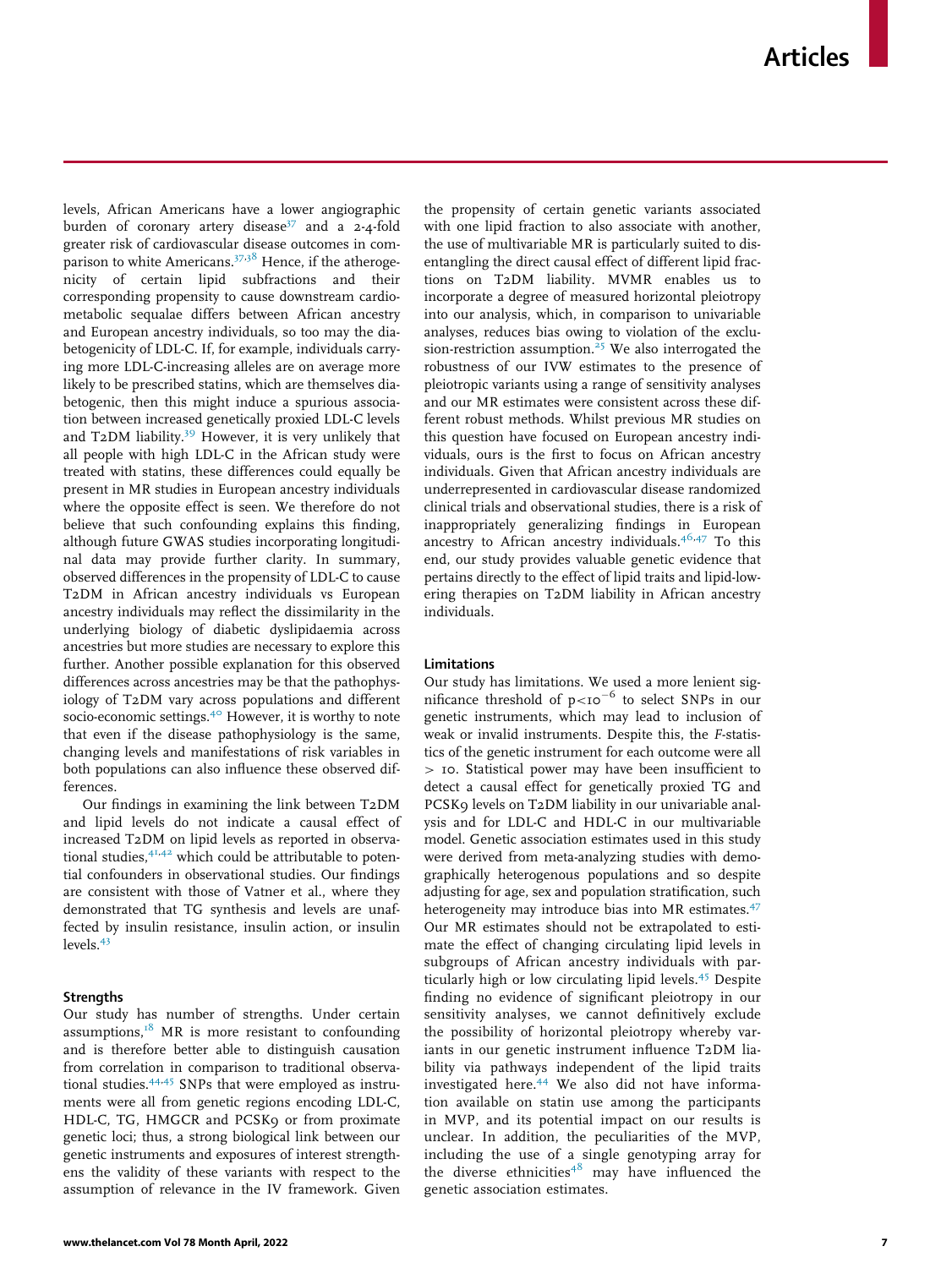The APCDR cohort had only about one-third of men, whereas the MVP had 87.2 percent men, implying that the effect of lipids on T2DM liability was primarily assessed by comparing lipid levels in females to T2DM liability in males. As a result, the results presented in this study should be interpreted in the context of T2DM liability in men.

## **Conclusion**

Overall, we found MR evidence of a protective effect of HDL-C and an adverse effect of HMGCR inhibition on the risk of T2DM. Our finding of higher genetically proxied LDL-C levels increasing T2DM liability in African ancestry individuals raises the possibility of ancestral differences in the metabolic effects of dyslipidaemia in T2DM.

#### Data sharing statement

All scripts for the analysis are available from the authors upon request.

#### Contributors

SF, DG and SB conceptualised the study. OS, VK, YH and SF performed the analyses. OS, VK, SF, and DG verified the underlying data. OS, VK, SB, SF and DG wrote the first draft of the manuscript. All authors read and approved the final version of the manuscript.

#### Declaration of interests

DG is employed part-time by Novo Nordisk and has received consultancy fees from Policy Wisdom.

No potential conflicts of interest relevant to this article were reported by all other authors.

#### Acknowledgement

<span id="page-7-0"></span>The authors thank Million Veteran Program (MVP) staff, researchers, and volunteers, who have contributed to MVP, and especially participants who previously served their country in the military and now generously agreed to enroll in the study. (See [https://www.](https://www.research.va.gov/mvp/) [research.va.gov/mvp/](https://www.research.va.gov/mvp/) for more details). The citation for MVP is Gaziano, J.M. et al. Million Veteran Program: A mega-biobank to study genetic influences on health and disease. J Clin Epidemiol 70, 214-23 (2016). This research is based on data from the Million Veteran Program, Office of Research and Development, Veterans Health Administration, and was supported by the Veterans Administration (VA) Cooperative Studies Program (CSP) award #G002

<span id="page-7-1"></span>SF is an international Intermediate Fellow funded by the Wellcome Trust grant (220740/Z/20/Z) at the MRC/UVRI and LSHTM. TC is an international

training fellow supported by the Wellcome Trust grant  $(2I4205/Z/I8/Z)$ . DG was supported by the British Heart Foundation Centre of Research Excellence (RE/ 18/4/34215) at Imperial College, and a National Institute for Health Research Clinical Lectureship (CL-2020- 16-001) at St. George's, University of London. VK is supported by the Academy of Finland Project 312123, and European Union's Horizon 2020 research and innovation programme under Grant Agreement No 848158 (EarlyCause). M. Nakabuye acknowledges the support of Makerere University Non-Communicable Diseases (MacNCD). This research is made possible by the MakNCD Research Training Program: National Institutes of Health (NIH) 1D43TW011401-01 through the Fogarty International Center (FIC). C Soremekun, B. Udosen, and S Fatumo acknowledge H3Africa Bioinformatics Network (H3ABioNet) Node, National Biotechnology Development Agency (NABDA), and the Center for Genomics Research and Innovation (CGRI) Abuja, Nigeria. Dr Mason is funded by the EC-Innovative Medicines Initiative (BigData@Heart). Dr Burgess is supported by a Sir Henry Dale Fellowship jointly funded by the Wellcome Trust and the Royal Society (204623/Z/ 16/Z). This research was funded by UK Research and Innovation (UKRI) Medical Research Council (MC\_UU\_00002/7) and supported by the National Institute for Health Research (NIHR) Cambridge Biomedical Research Centre (BRC-1215-20014). The views expressed are those of the author(s) and not necessarily those of the NIHR or the Department of Health and Social Care. The funding sources did not have any role in designing the study, performing analysis, or communicating findings.

Dr. Segun Fatumo is the guarantor of this work and, as such, had full access to all the data in the study and takes responsibility for the integrity of the data and the accuracy of the data analysis.

#### Supplementary materials

Supplementary material associated with this article can be found in the online version at doi[:10.1016/j.](https://doi.org/10.1016/j.ebiom.2022.103953) [ebiom.2022.103953.](https://doi.org/10.1016/j.ebiom.2022.103953)

#### References

- [Ashcroft FM, Rorsman P. Diabetes mellitus and the](http://refhub.elsevier.com/S2352-3964(22)00137-2/sbref0001)  $\beta$  [cell: the last](http://refhub.elsevier.com/S2352-3964(22)00137-2/sbref0001) ten years. Cell[. 2012;148:1160–1171.](http://refhub.elsevier.com/S2352-3964(22)00137-2/sbref0001)
- 2 [Mooradian AD. Dyslipidemia in type 2 diabetes mellitus.](http://refhub.elsevier.com/S2352-3964(22)00137-2/sbref0002) Nat Clin [Pract Endocrinol Metab](http://refhub.elsevier.com/S2352-3964(22)00137-2/sbref0002). 2009;5:150–159.
- 3 [Gaillard T, Osei K. Ethnic differences in serum lipids and lipopro](http://refhub.elsevier.com/S2352-3964(22)00137-2/sbref0003)[teins in overweight/obese African-American and white American](http://refhub.elsevier.com/S2352-3964(22)00137-2/sbref0003) [women with pre-diabetes: significance of NMR-derived lipoprotein](http://refhub.elsevier.com/S2352-3964(22)00137-2/sbref0003) [particle concentrations and sizes.](http://refhub.elsevier.com/S2352-3964(22)00137-2/sbref0003) BMJ Open Diabetes Res Care. [2016;4: e000246.](http://refhub.elsevier.com/S2352-3964(22)00137-2/sbref0003)
- 4 [Haffner SM, D'Agostino R, Goff D, et al. LDL size in African Amer](http://refhub.elsevier.com/S2352-3964(22)00137-2/sbref0004)[icans, Hispanics, and non-Hispanic whites: the insulin resistance](http://refhub.elsevier.com/S2352-3964(22)00137-2/sbref0004) atherosclerosis study. [Arterioscler Thromb Vasc Biol](http://refhub.elsevier.com/S2352-3964(22)00137-2/sbref0004). 1999;19:2234– [2240.](http://refhub.elsevier.com/S2352-3964(22)00137-2/sbref0004)
- 5 [Gaillard T, Schuster D, Osei K. Differential impact of serum glu](http://refhub.elsevier.com/S2352-3964(22)00137-2/sbref0005)[cose, triglycerides, and high-density lipoprotein cholesterol on](http://refhub.elsevier.com/S2352-3964(22)00137-2/sbref0005)